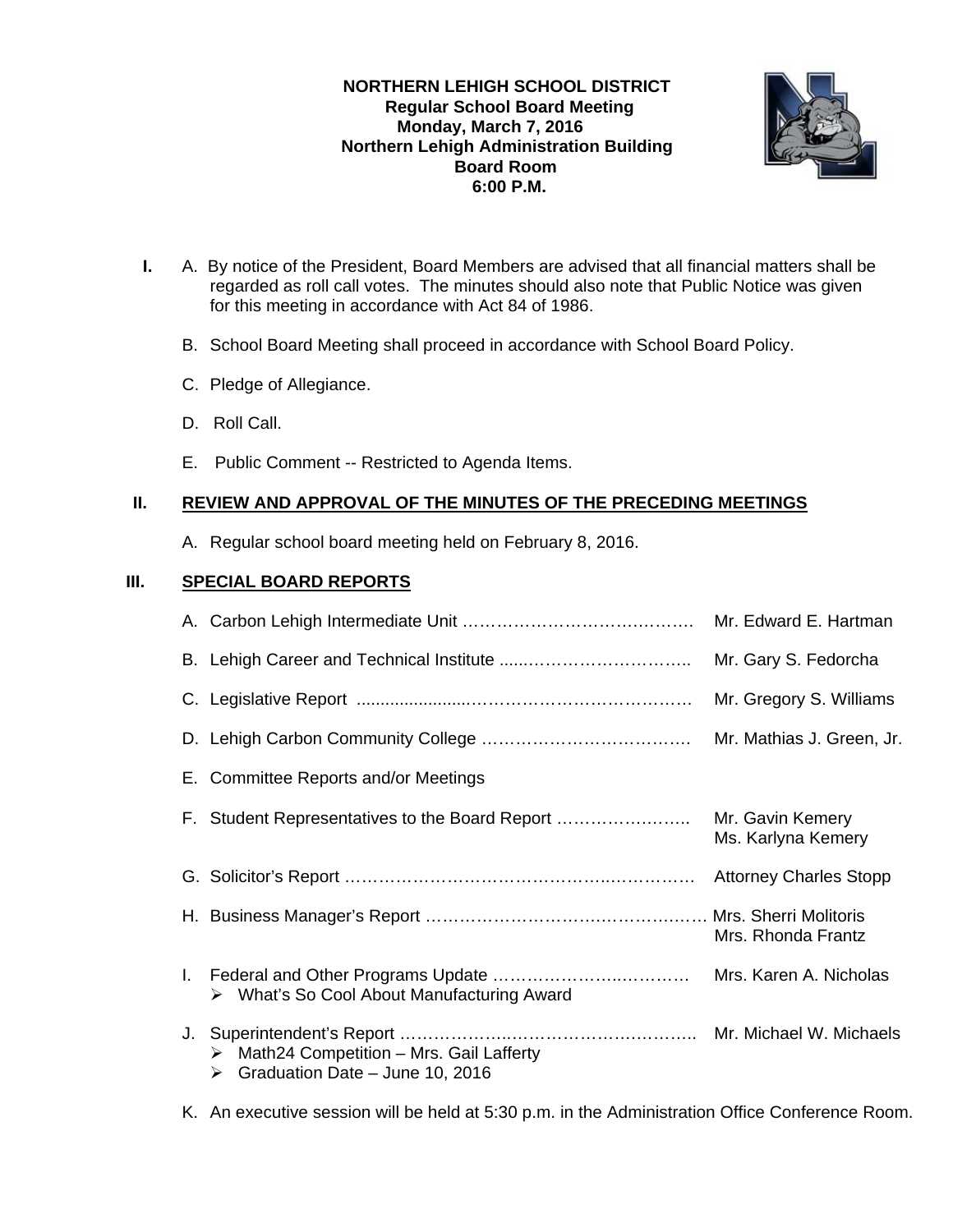## **IV. PERSONNEL**

#### A. Resignation/Retirement

- 1. Accept the retirement resignation of Judith DeBias from her position as High School Special Education Learning Support Aide effective at the end of the 2015-2016 school year. Mrs. DeBias will begin her retirement from the Northern Lehigh School District after 9 years of service.
- 2. Accept the retirement resignation of Susan Bowser from her position as Middle School Family and Consumer Science Teacher effective at the end of the 2015- 2016 school year. Mrs. Bowser will begin her retirement from the Northern Lehigh School District after 26 years of service.

#### B. Appointment - Instructional

| Jennifer Balliet<br>Assignment: | <b>Temporary Vacancy Replacement</b><br>Slatington Elementary School 5 <sup>rd</sup> Grade Teacher<br>replacing an employee on family medical leave. |
|---------------------------------|------------------------------------------------------------------------------------------------------------------------------------------------------|
| Salary:                         | Substitute Teacher Rate Days 1-30; Day 31 and<br>beyond \$46,200 prorated (Step 1 Bachelors on the<br>2015-2016 CBA Salary Schedule)                 |
| Effective:                      | March 1, 2016                                                                                                                                        |
|                                 |                                                                                                                                                      |
| <b>Termination Date:</b>        | Upon Return of Full Time Teacher                                                                                                                     |
| 2. Thomas Battista              | <b>Temporary Vacancy Replacement</b>                                                                                                                 |
| Assignment:                     | High School Chemistry Teacher replacing an<br>employee on family medical leave.                                                                      |
| Salary:                         | Substitute Teacher Rate Days 1-30; Day 31 and<br>beyond \$46,200 prorated (Step 1 Bachelors on the<br>2015-2016 CBA Salary Schedule)                 |
| Effective:                      | January 29, 2016                                                                                                                                     |
| Termination Date:               | Upon Return of Full Time Teacher                                                                                                                     |
| Appointment - Non-Instructional |                                                                                                                                                      |

Frank Gnas\*

Effective: March 8, 2016

 Assignment: School Police Officer, 190 days plus additional days for training, as needed Salary:  $$40,000.00$  (prorated for the 2015-2016 school year)

 **\* Pending Verification of Missing Personnel File Items**

#### D. Co-Curricular Change of Status

Approve the motion to change the status of Michael Strohl, Assistant Football coach from shared stipend of \$2,372.00 to full stipend of \$4,744.00.

E. Co-Curricular Volunteers 2015-2016 **Tamara Stubits Assistant Softball Coach** 

F. Unpaid Leave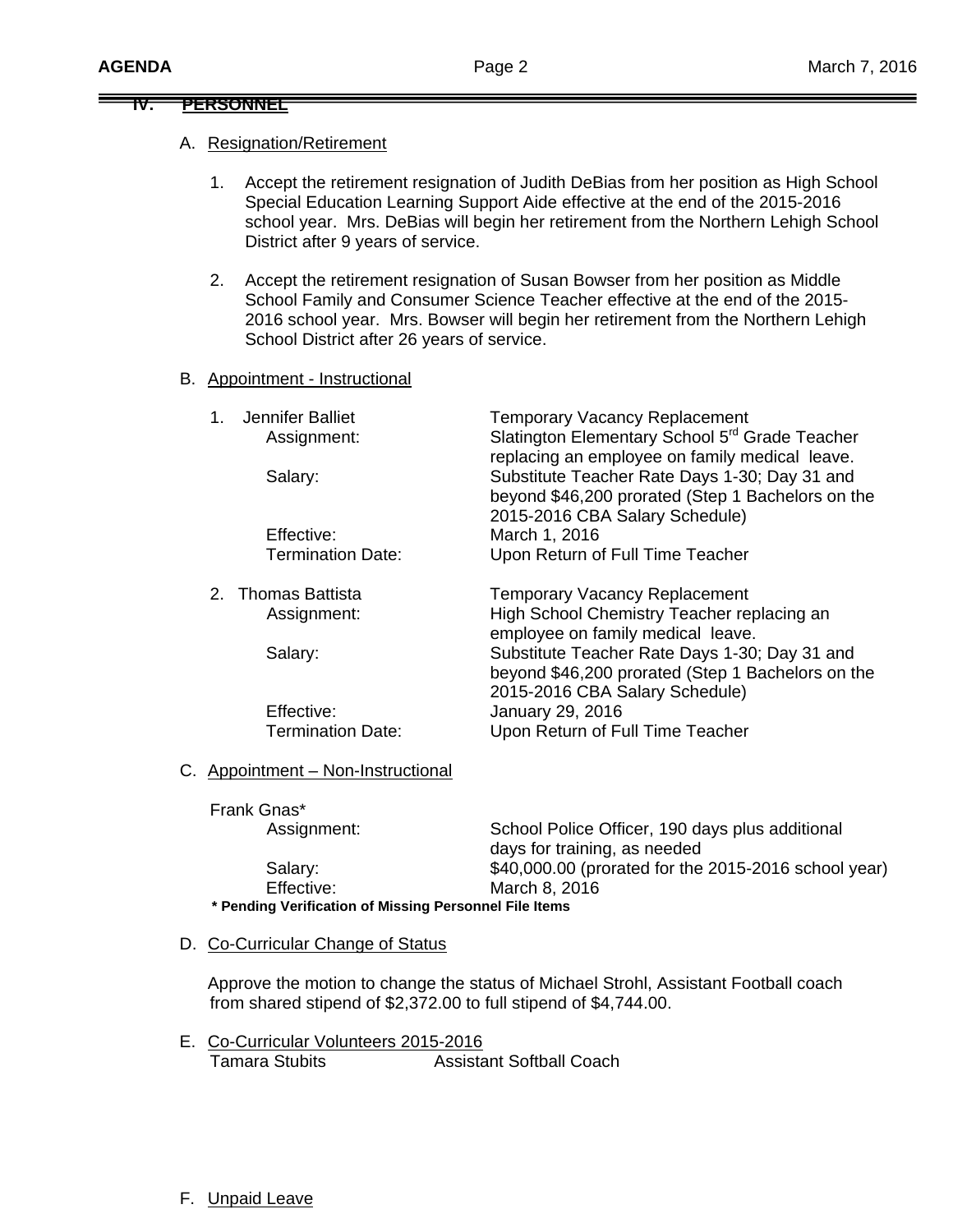Approve the request of employee #6792 to take an unpaid leave of absence beginning on or about May 4, 2016 for the birth of her second child. Employee is requesting to use accumulated sick and personal days. Upon exhaustion of sick and personal days, she is requesting an unpaid leave of absence. Employee plans to return to her current position upon release from her attending physician.

#### G. Substitute - Instructional

Approve the following substitute teacher for the 2015-2016 school year at the 2015- 2016 substitute teacher rates as approved at the October 12, 2015 board meeting.

Michele Custer – Elementary

#### **V. POLICY**

#### A. Board Policy Second Reading

- 1. Approve school board policy #306 Merged Employee Section Employment of Summer School Staff, as presented after second reading. **(Attachment #1)**
- 2. Approve school board policy #307 Merged Employee Section Student Teachers/Interns, as presented after second reading. **(Attachment #2)**
- 3. Approve school board policy #308 Merged Employee Section –Employment Contract/Board Resolution, as presented after second reading. **(Attachment #3)**
- 4. Approve school board policy #309 Merged Employee Section –Assignment and Transfer, as presented after second reading. **(Attachment #4)**
- 5. Approve school board policy #313 Merged Employee Section Evaluation of Employees, as presented after second reading. **(Attachment #5)**
- 6. Approve school board policy #314 Merged Employee Section Physical Examination, as presented after second reading. **(Attachment #6)**
- 7. Approve school board policy #314.1 Merged Employee Section HIV Infection, as presented after second reading. **(Attachment #7)**
- 8. Approve school board policy #316 Employees School Police Officer, as presented after second reading. **(Attachment #8)**
- 9. Approve school board policy #340 Merged Employee Section Responsibility for Student Welfare, as presented after second reading. **(Attachment #9)**
- 10. Approve school board policy #348 Merged Employee Section Unlawful Harassment, as presented after second reading. **(Attachment #10)**
- 11. Approve school board policy #351 Merged Employee Section Drug and Substance Abuse, as presented after second reading. **(Attachment #11)**

#### B. High School Field Trip

The High School Patriot Club is requesting permission to travel to Washington, D.C., May 20-21, 2016. The entire cost of the trip will be funded by the student members of the Patriot Club.

## **VI. CONFERENCES**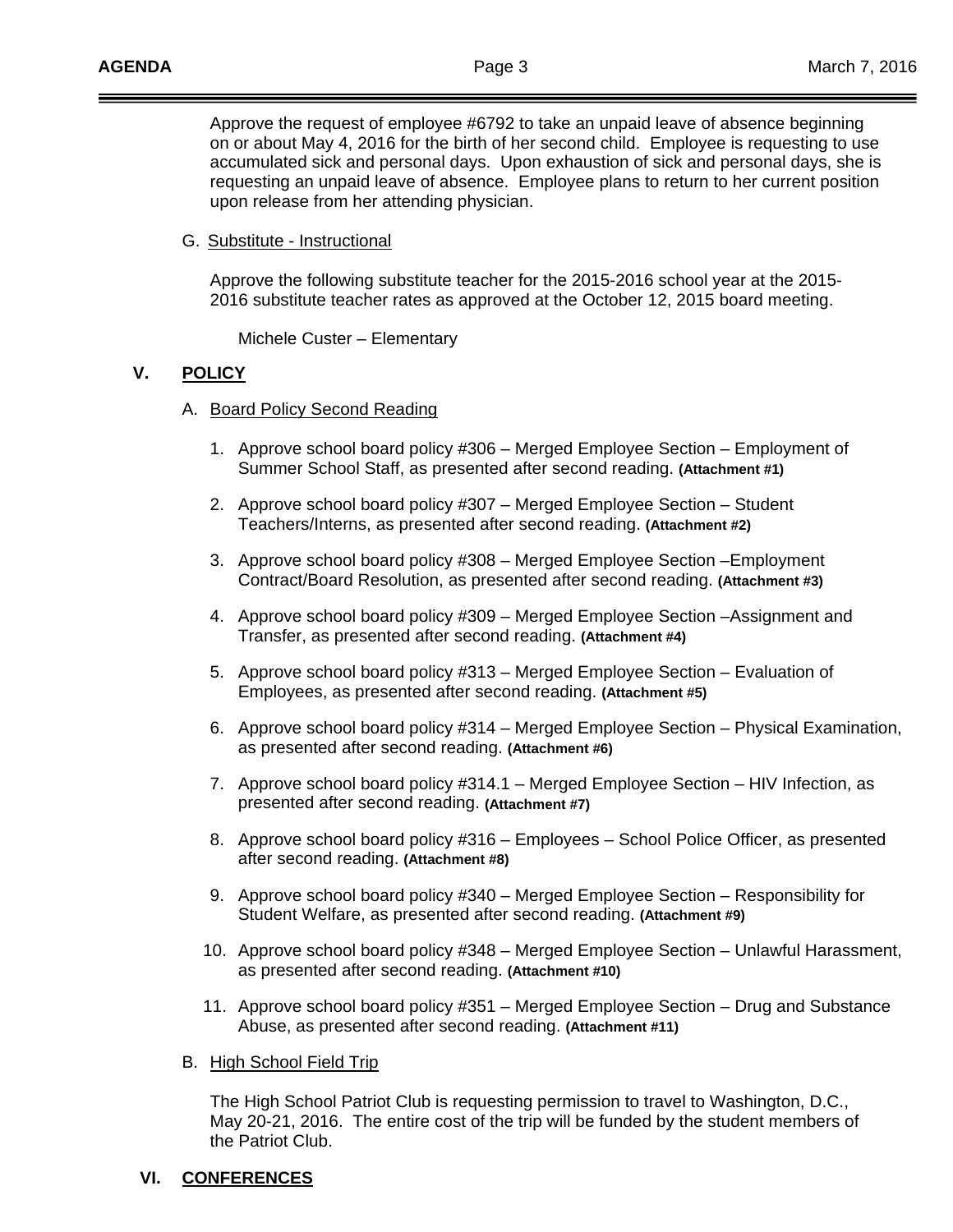A. Michele Dotta – Pupil Services: Mental Health Matters – April 14-15, 2016 – Lancaster, PA - Registration - \$295.00; Lodging - \$140.00; Meals - \$20.00; Travel - \$79.00 – Total Approximate Cost: \$534.00 – Funding: Special Education Director's Budget **(Attachment #12)** 

## **VII. CURRICULUM AND INSTRUCTION**

- A. Approve to adopt the Carbon Lehigh Intermediate Unit's Notice of Adoption of Policies, Procedures and Use of Funds by School District for submission with the 2016-2017 IDEA B, Section 611 project application, as presented. **(Attachment #13)**
- B. Approve to authorize the superintendent to execute an agreement between the Northern Lehigh School District and the Carbon Lehigh Intermediate Unit #21 to provide special education services for the 2016-2017 school year. **(Attachment #14)**
- C. Authorize administration to enter into a three year agreement with Pediatric Therapeutic Services to provide contracted speech and occupational therapists on an as needed basis at a cost of \$70.00 per hour for speech and \$68.00 per hour for occupational therapists for the 2016-2017 school year and \$71.00 per hour for speech and \$69.00 per hour for occupational therapists for the 2017-2018 and 2018-2019 school years. **(Attachment #15)**

## **VIII. OLD BUSINESS**

## **IX. NEW BUSINESS**

A. Approve the contract for the School Police Officer as presented from March 8, 2016 through August 31, 2017. **(Distributed to Board Members)**

# **X. FINANCIAL**

- A. Approve the Following Financial Reports:
	- 1. General Fund Account month of February
	- 1. NLMS Student Activities Account months of January
	- 2. NLHS Student Activities and Scholarship Account months of January
- B. Approve the Following List of Bills:
	- 1. General Fund months of February and March
	- 2. Refreshment Stand month of February
	- 3. Cafeteria Fund month of February and March
- C. Approve the request of Slatington Elementary School to close the following accounts with zero dollar balances due to no activity: SuperFresh, Dollar General, Target Funds, Assemblies- Principal Fund, and McGraw Hill fund. In addition, due to the discontinuation of the Market Day fundraiser, Slatington Elementary School requests to close the Market Day account. The account balance is \$847.95 and the funds will be transferred to the Student Council account.
- D. Authorize the purchases of 43 additional Axis IP security cameras from integraOne to complete the high school security camera project. The total cost is \$20,373.00 and will be purchased via the COSTARS bidding program per the attached quote. **(Attachment #16)**
- E. Allow administration to enter into an agreement with Hilltop Sales & Service Inc., to purchase a John Deere tractor with loader and deck mower attachments at state contract pricing. The total cost is \$63,169.75 per the attached quote. **(Attachment #17)**
- **XI. LEGAL**